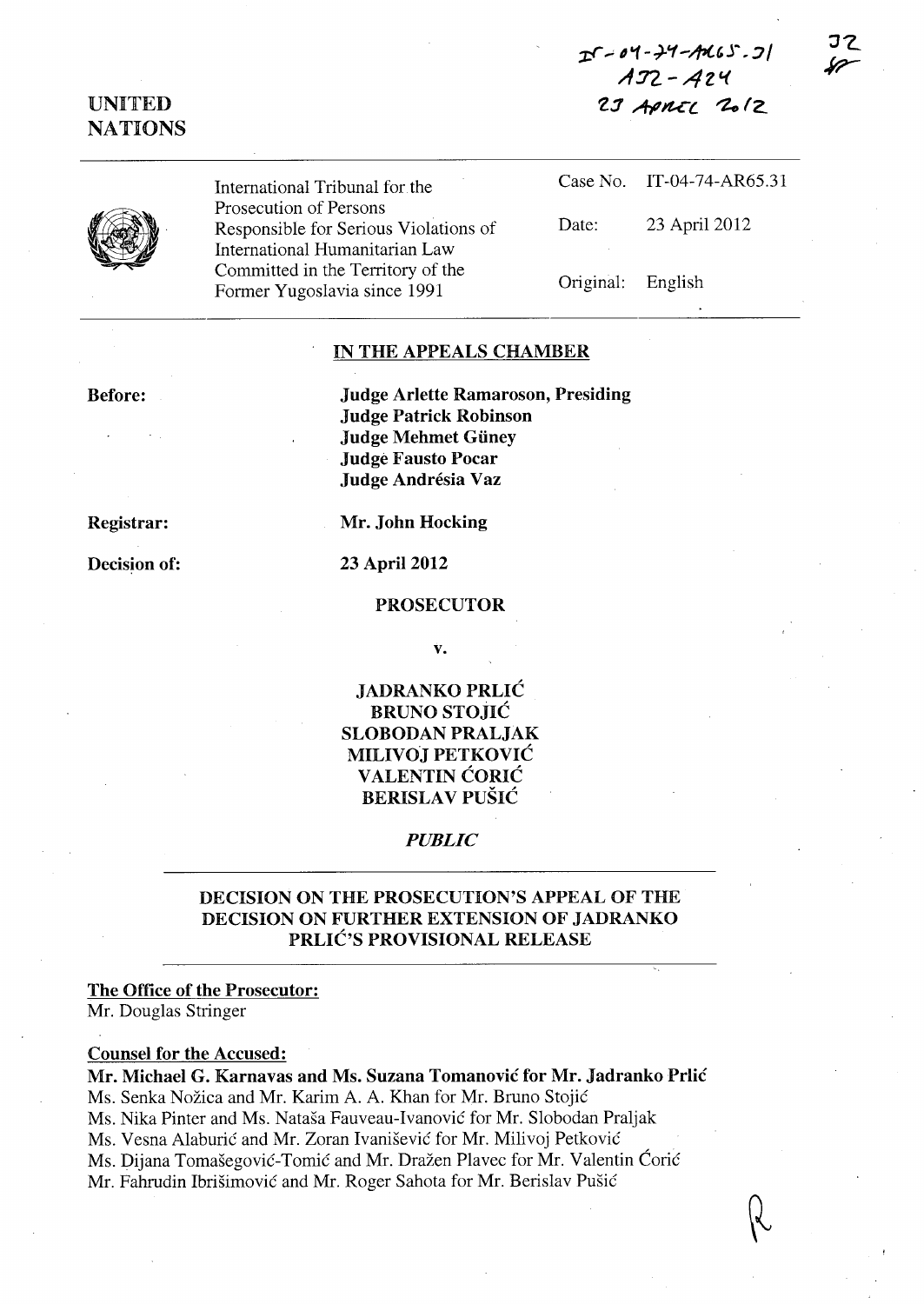1. The Appeals Chamber of the International Tribunal for the Prosecution of Persons Responsible for Serious Violations of International Humanitarian Law Committed in the Territory of the former Yugoslavia since 1991 ("Appeals Chamber" and "Tribunal", respectively) is seised of an appeal filed by the Office of the Prosecutor ("Prosecution") on 7 March  $2012<sup>1</sup>$  against a decision issued confidentially by Trial Chamber **III** of the Tribunal ("Trial Chamber") on 29 February 2012 ("Impugned Decision"), which extends the provisional release of Jadranko Prlić ("Prlić") until 18 June 2012? Prlic responded on 12 March 2012? The Prosecution did not file a reply.

### **I. BACKGROUND**

2. On 24 November 2011, the Trial Chamber found that the criteria of Rule 65(B) of the Rules of Procedure and Evidence of the Tribunal ("Rules") were satisfied and exercised its discretion to grant Prlic provisional release for three months.<sup>4</sup> The Trial Chamber also decided that, before the expiry of the three-month period, Prlic could apply for an extension of his provisional release and established the procedure to be followed in this respect.<sup>5</sup> On 15 December 2011, the Appeals Chamber dismissed an appeal lodged by the Prosecution against the Decision Granting Provisional Release.<sup>6</sup> On 29 February 2012, the Trial Chamber extended Prlic's provisional release until 18 June 2012.7

### **11. STANDARD OF REVIEW**

3. The Appeals Chamber recalls that an interlocutory appeal is not a *de novo* review of the Trial Chamber's decision.<sup>8</sup> The Appeals Chamber has previously held that a decision on provisional

5 Decision Granting Provisional Release, paras 42-43, Annex 2.

<sup>8</sup> See, *e.g.*, Decision of 15 December 2011, para. 3 and references cited therein.

1

*-:11* 

Prosecution Appeal of Decision on Further Extension of Jadranko Prlic's Provisional Release, 7 March 2012 ("Appeal").

Prosecutor v. Jadranko Prlić et al., Case No. IT-04-74-T, Order on Jadranko Prlić's Motion to Extend His Provisional Release, 29 February 2012 (confidential; public redacted version filed on 1 March 2012) (the English translations of the French originals were filed on 9 March 2012).

Jadranko Prlić's Response to Prosecution Appeal of Decision on Further Extension of Jadranko Prlić's Provisional Release, 12 March 2012 ("Response").

Prosecutor v. Jadranko Prlić et al., Case No. IT-04-74-T, Decision on Jadranko Prlić's Motion for Provisional Release, 24 November 2011 (public with public and confidential annexes) (the English translation of the French original was filed on 1 December 2011) ("Decision Granting Provisional Release"), paras 41-42, p. 13.

*<sup>6</sup> Prosecutor v. ladranko Prlic et aI.,* Case No. IT-04-74~AR65.26, Decision on Prosecution Appeal of Decision on Provisional Release of Jadranko Prlic, 15 December 2011 ("Decision of 15 December 2011"), para. 18.

Impugned Decision, p. 6. Although the date until which the provisional release of Prlic has been extended was confidential, the Appeals Chamber notes that Prlic, in his Response, discloses publicly this date. See Response, para. 8. The Appeals Chamber does not find that this information warrants giving the present decision confidential status. Cf. Prosecutor v. Vujadin Popović et al., Case No. IT-05-88-A, Decision on Vinko Pandurević's Urgent Motion for Provisional Release on Compassionate Grounds, 11 January 2012, para. 18; *Prosecutor v. Vujadin Popovic et aI.,* Case No. IT-05-88-A, Decision on Prosecution Motion for Reconsideration of Filing Status of the Appeals Chamber's Decision on Vinko Pandurević's Provisional Release of 11 January 2012, 17 January 2012, pp. 2-3.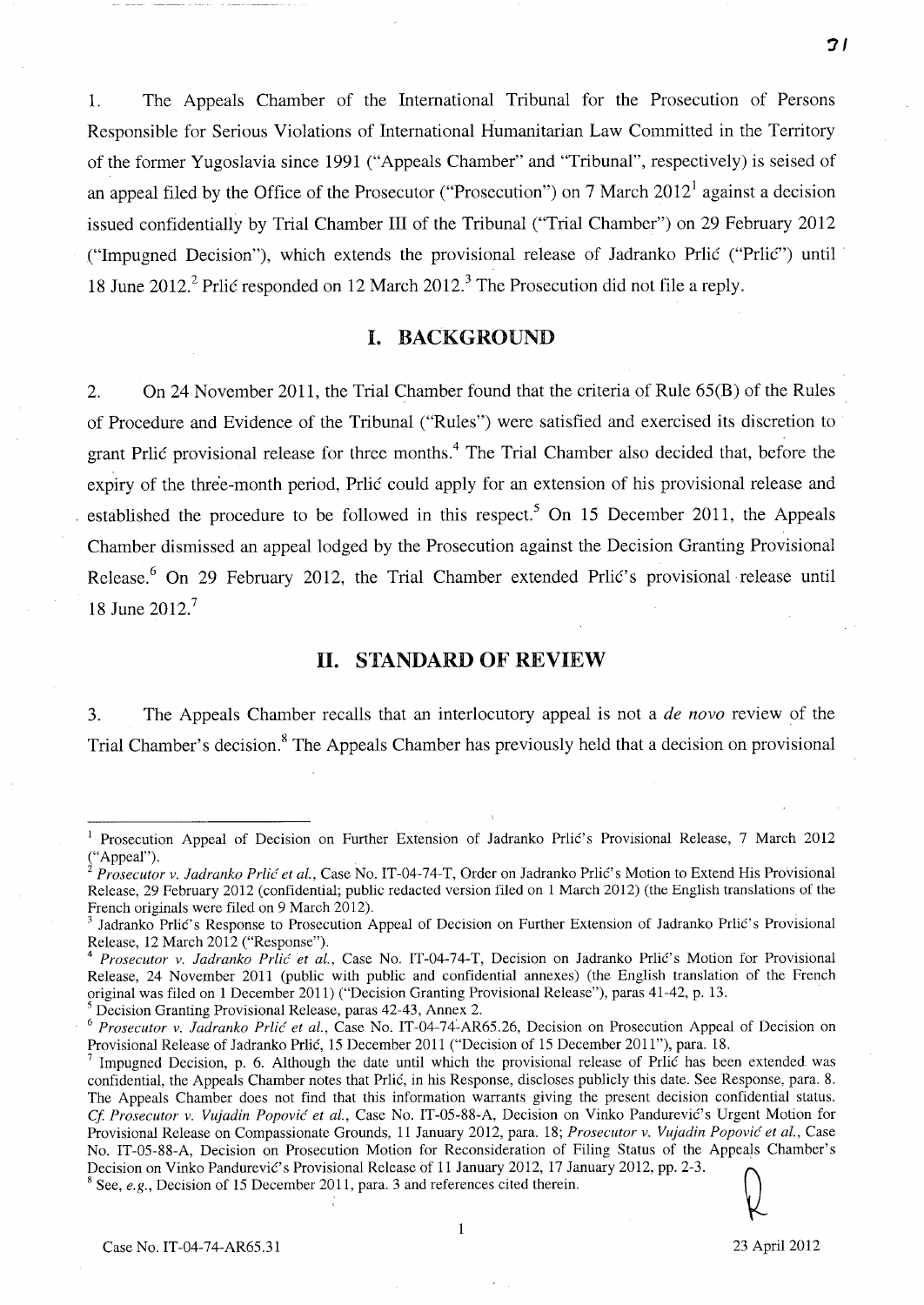release by the Trial Chamber under Rule  $65$  of the Rules is a discretionary one.<sup>9</sup> Accordingly, the relevant inquiry is not whether the Appeals Chamber agrees with that discretionary decision, but rather whether the Trial Chamber has correctly exercised its discretion in reaching that decision.<sup>10</sup>

4. **In** order to successfully challenge a discretionary decision on provisional release, a party must demonstrate that the Trial Chamber has committed a "discernible error".<sup>11</sup> The Appeals Chamber will only overturn a Trial Chamber's decision on provisional release where it is found to be: (i) based on an incorrect interpretation of governing law; (ii) based on a patently incorrect conclusion of fact; or (iii) so unfair or unreasonable as to constitute an abuse of the Trial Chamber's discretion.<sup>12</sup> The Appeals Chamber will also consider whether the Trial Chamber has given weight to. extraneous or irrelevant considerations or has failed to give weight or sufficient weight to relevant considerations in reaching its decision. $^{13}$ 

### **Ill. APPLICABLE LAW**

5. Under Rule 65(B) of the Rules, a Chamber may grant provisional release only if it is satisfied that, if released, the accused will appear for trial and will not pose a danger to any victim, witness, or other person; and after having given both the host country and the State to which the accused seeks to be released the opportunity to be heard.<sup>14</sup> Provisional release may be ordered at any 'stage of the trial proceedings prior to the rendering of the final judgement, and a Trial Chamber in granting such a release, may consider the existence of sufficiently compelling humanitarian grounds. $15$ 

6. In deciding whether the requirements of Rule  $65(B)$  of the Rules have been met, a Trial Chamber must consider all of those relevant factors which a reasonable Trial Chamber would have been expected to take into account before coming to a decision. It must then provide a reasoned opinion indicating its view on those relevant factors.<sup>16</sup> What these relevant factors are, as well as the weight to be accorded to them, depends upon the particular circumstances of each case.<sup>17</sup> This is because decisions on motions for provisional release are fact-intensive and cases are considered on an individual basis in light of the particular circumstances of the individual accused.<sup>18</sup> The Trial Chamber is required to assess these circumstances not only as they exist at the time when it reaches

- <sup>9</sup> See, *e.g.*, Decision of 15 December 2011, para. 3 and references cited therein.
- <sup>10</sup> See, *e.g.*, Decision of 15 December 2011, para. 3 and references cited therein.
- <sup>11</sup> See, *e.g.*, Decision of 15 December 2011, para. 4 and references cited therein.
- <sup>12</sup> See, *e.g.*, Decision of 15 December 2011, para. 4 and references cited therein.
- <sup>13</sup> See, *e.g.*, Decision of 15 December 2011, para. 4 and references cited therein.
- <sup>14</sup> See, *e.g.*, Decision of 15 December 2011, para. 5 and references cited therein.

<sup>&</sup>lt;sup>15</sup> Rule  $65(B)$  of the Rules. See also Decision of 15 December 2011, para. 5.

<sup>&</sup>lt;sup>16</sup> See, *e.g.*, Decision of 15 December 2011, para. 6 and references cited therein.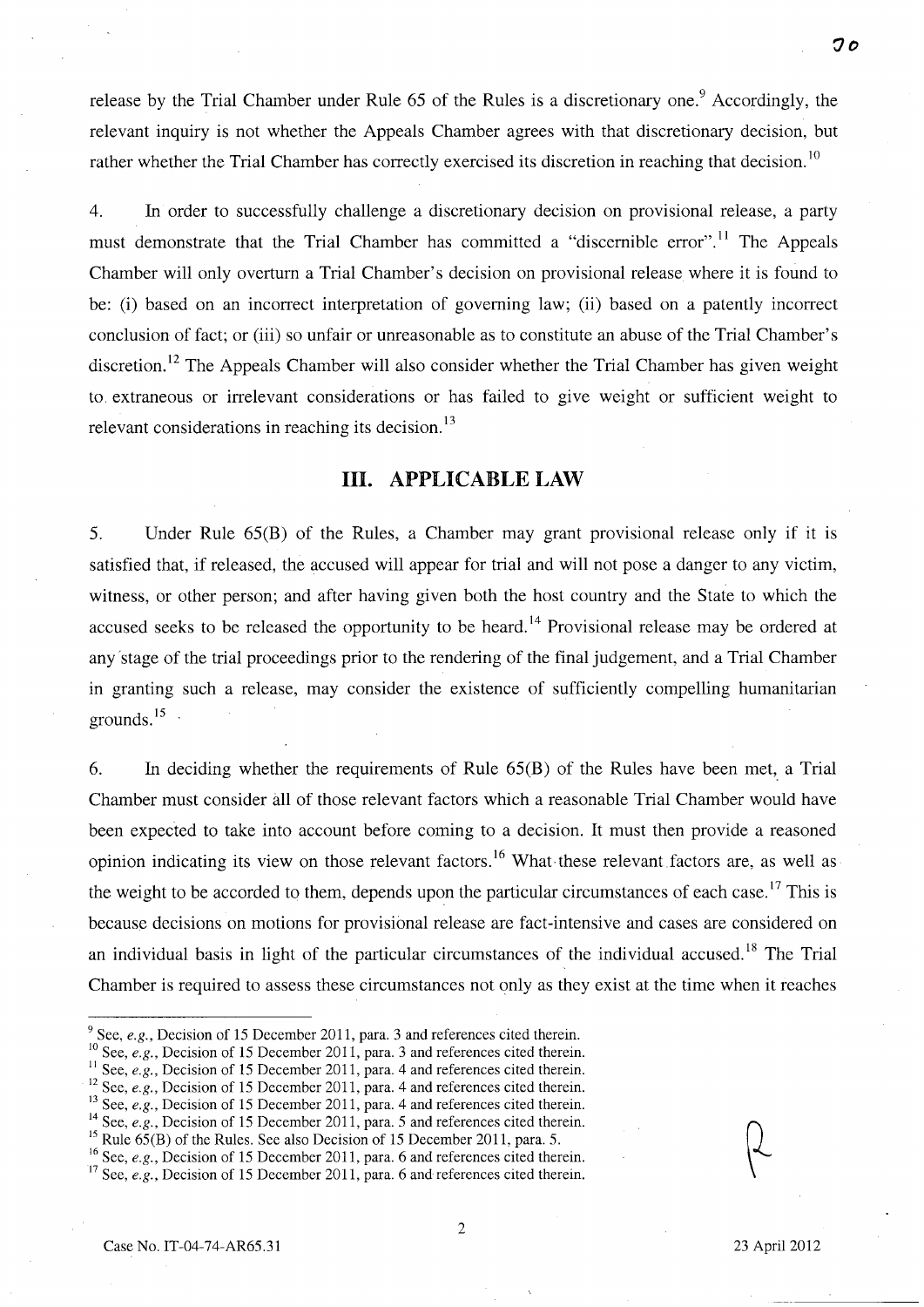its decision on provisional release but also, as much as can be foreseen, at the time the accused is expected to return to the Tribunal.<sup>19</sup>

### **IV. DISCUSSION**

7. The Prosecution submits that the Impugned Decision should be reversed.<sup>20</sup> It argues that, when granting the extension of the provisional release of Prlic, the Trial Chamber committed a discernible error by failing to properly exercise its discretion by: i) ignoring "the principle of detention"; ii) failing to consider other important factors such as the gravity of the crimes charged; iii) failing to consider the impact of further provisional release on the international public's confidence in the proper administration of justice; and iv) failing to address the Prosecution's arguments on the insufficiency of Prlic's request for provisional release.<sup>21</sup> Prlic responds that the Prosecution fails to demonstrate that the Trial Chamber committed a discernible error in the exercise of its discretion and that, accordingly, the Appeal should be dismissed.<sup>22</sup>

#### **A. Alleged abuse of discretion by ignoring the "principle of detention"**

8. The Prosecution submits that the Trial Chamber failed to exercise its discretion by not considering Rules 64 and 65(A) of the Rules and the Tribunal's unique jurisdiction, which favours "detention as the rule and not the exception". $^{23}$ 

9. Prlic responds that the Trial Chamber was not required to consider Rules 64 or 65(A) of the Rules as Rule 65(B) of the Rules is a self-contained procedural regime governing provisional release.<sup>24</sup> He argues that the Trial Chamber properly considered the requirements of Rule 65(B) of the Rules and found that they were met.<sup>25</sup> Prlic further responds that this argument is raised for the first time on appeal and, therefore, is an argument of "last resort". 26

10. As a preliminary remark, the Appeals Chamber notes that the Prosecution did not advance . this argument in its Response to PrliC's Original Motion and raised this argument for the first time on appeal.<sup>27</sup> The Appeals Chamber recalls that a trial chamber "is generally not required to deal with matters which the parties have not raised before it, unless it considers those matters to be vital

<sup>&</sup>lt;sup>18</sup> See, *e.g.*, Decision of 15 December 2011, para. 6 and references cited therein.

<sup>&</sup>lt;sup>19</sup> See, *e.g.*, Decision of 15 December 2011, para. 6 and references cited therein.

<sup>&</sup>lt;sup>20</sup> Appeal, paras 1, 15.

 $^{21}$  Appeal, paras 1-14.

 $22$  Response, pp. 1, 10.

 $23$  Appeal, para. 4. See also Appeal, paras 1-2, 5.

<sup>&</sup>lt;sup>24</sup> Response, para. 9.

<sup>&</sup>lt;sup>25</sup> Response, paras 9-11.

<sup>26</sup> Response, para. 22.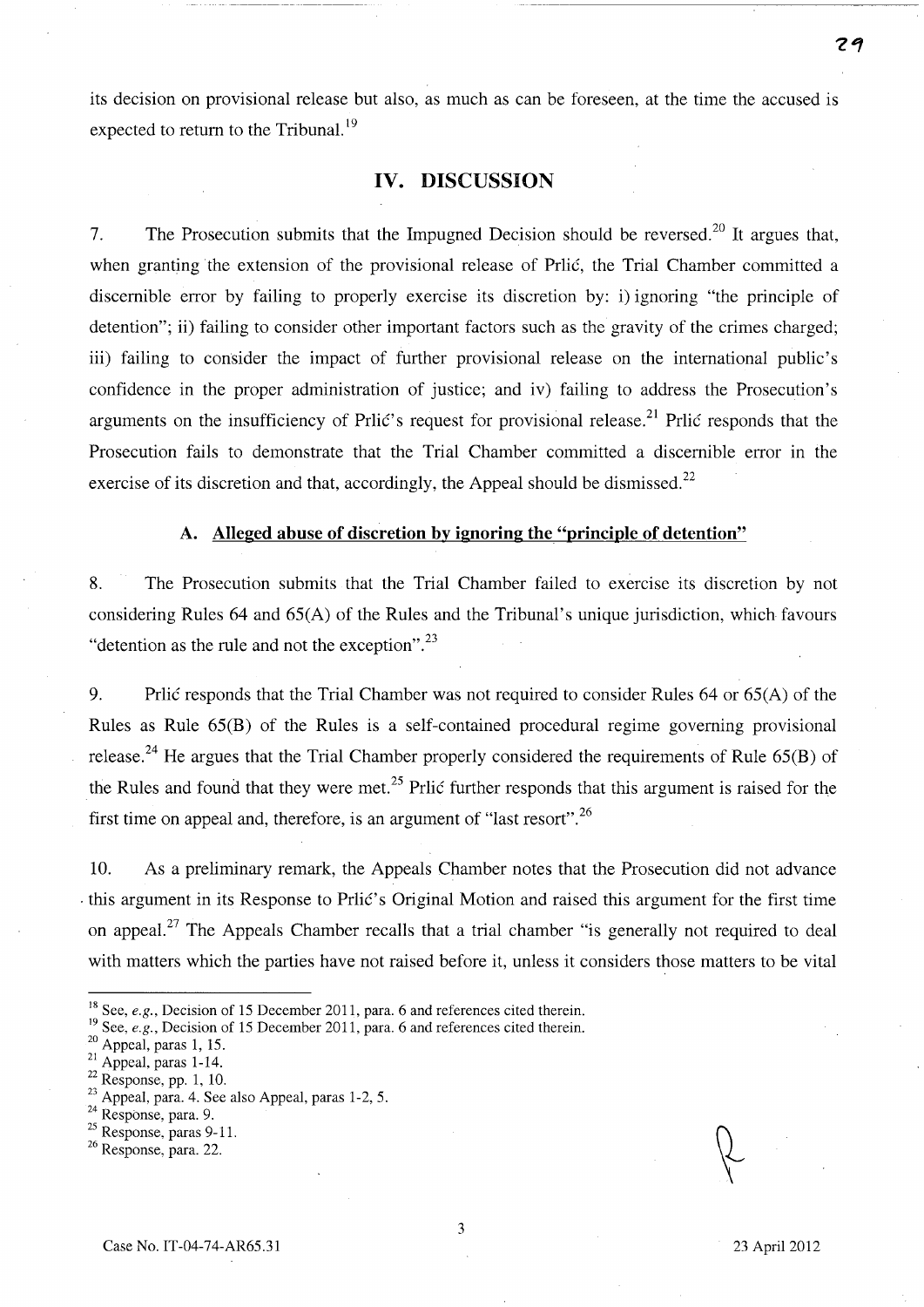to the issues it has to decide upon" and that "the appeal's process is not meant to offer the parties a remedy to their previous failings at trial."<sup>28</sup> Nonetheless, the Appeals Chamber finds that this argument merits consideration.

11. The Appeals Chamber finds that the Prosecution has failed to demonstrate that the Trial Chamber erred by ignoring the basic premise of the rule-based framework of detention, favouring detention as the rule and not the exception. In this context, the Appeals Chamber recalls that Rules 64 and 65(A) of the Rules provide that an accused, upon being transferred to the seat of the Tribunal, shall be detained and that he may not be released except upon an order of a Chamber. Rule 65(B) of the Rules sets out the cumulative requirements to be met for a trial chamber to grant provisional release.<sup>29</sup> Contrary to the Prosecution's argument, the Trial Chamber was not required to consider Rules 64 and 65(A) of the Rules but needed only to determine whether the requirements of Rule 65(B) of the Rules were met. The Trial Chamber was satisfied that Prlic met the requirements of Rule  $65(B)$  of the Rules before ordering the extension of his provisional release.<sup>30</sup> Thus, the Prosecution has failed to demonstrate that the Trial Chamber abused its discretion in this regard.

## B. **Alleged abuse of discretion by failing to consider other important factors, such as the gravity and scale of the crimes charged**

12. The Prosecution submits that the Trial Chamber erred in failing to consider other important factors such as the gravity and scale of the crimes charged, Prlic's involvement in those crimes, and the advanced stage of the proceedings.<sup>31</sup> With respect to the latter factor, the Prosecution argues that it has been acknowledged as relevant by the Appeals Chamber and should be taken into account when assessing Prlic's flight risk.<sup>32</sup> Moreover, the Prosecution submits that the Trial Chamber's focus on the presumption of innocence ignores the jurisprudence of the Tribunal that such factor is not determinative. <sup>33</sup>

<sup>&</sup>lt;sup>27</sup> See *Prosecutor v. Jadranko Prlić et al.*, Case No. IT-04-74-T, Prosecution Response to Jadranko Prlić's Motion to Extend His Provisional Release, 24 February 2012 ("Response to Prlic's Original Motion").

<sup>&</sup>lt;sup>28</sup> See, *e.g., Prosecutor v. Zdravko Tolimir et al., Case No. IT-04-80-AR65.1, Decision on Interlocutory Appeal Against* Trial Chamber's Decisions Granting Provisional Release, 19 October 200S ("Decision of 19 October 200S"), para. 32 and references cited therein.

<sup>29</sup> See, *e.g., Prosecutor v. ladranko Prlic et aI.,* Case No. 04-74-AR6S.13, Decision on Prosecution's Appeal of the Trial Chamber's 10 December 2008 Decision on Prlic Provisional Release During Winter Recess, 18 December 2008 (confidential), para. 7. See also *supra,* para. S.

 $<sup>0</sup>$  Impugned Decision, p. 4.</sup>

 $31$  Appeal, paras 1-2, 6-9.

<sup>32</sup> Appeal, paras 8-9.

<sup>&</sup>lt;sup>33</sup> Appeal, para. 2, referring to *Prosecutor v. Milan Milutinović et al.*, Case No. IT-05-87-AR65.2, Decision on Interlocutory Appeal of Denial of Provisional Release During Winter Recess, 14 December 2006, para. 12.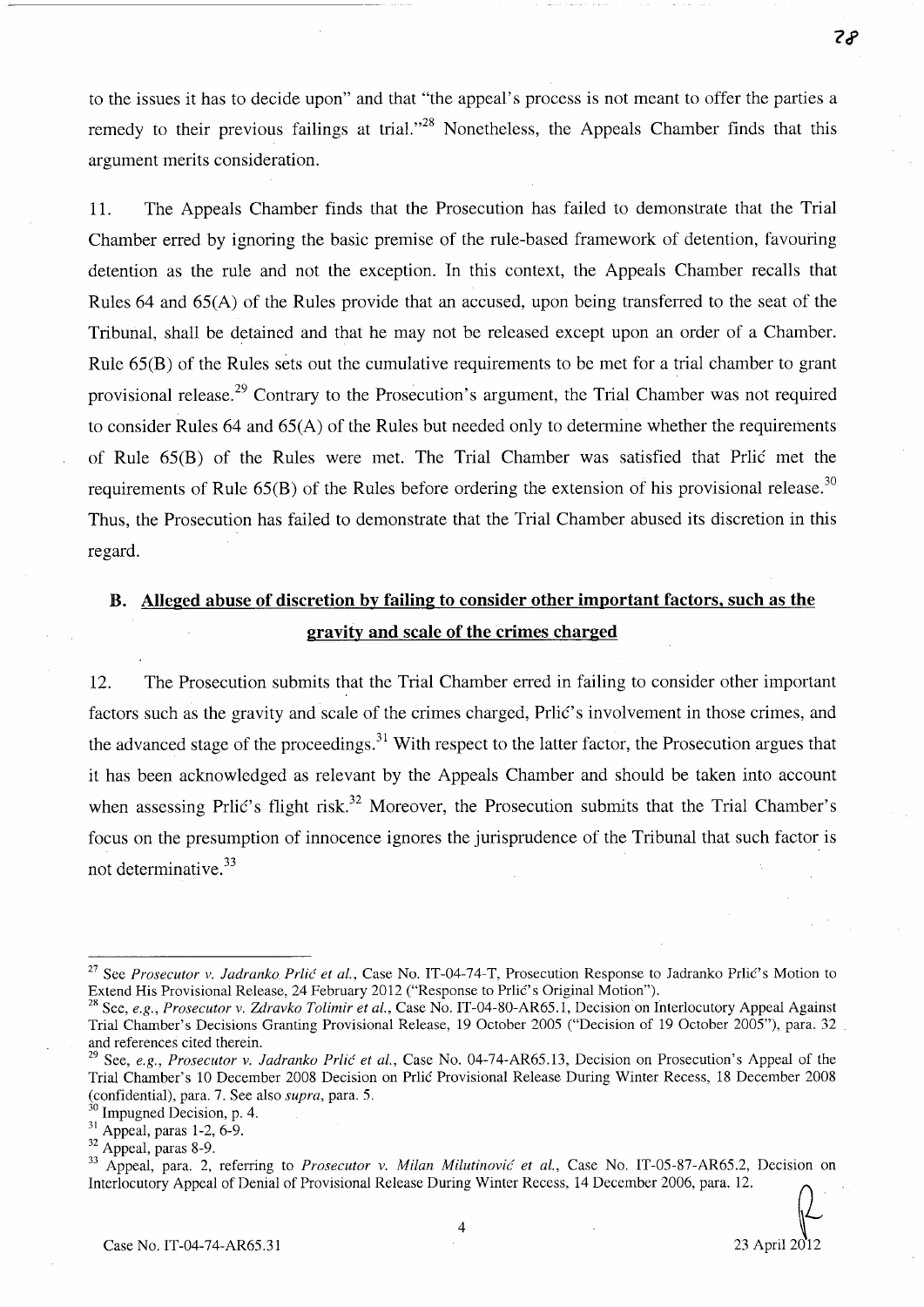13. Prlic responds that, after six years of trial proceedings and one year of deliberations, the Trial Chamber was mindful of the scale and gravity of the crimes charged but correctly concluded that these factors do not outweigh his presumption of innocence.<sup>34</sup> He further argues that, in its Decision of 15 December 2011, the Appeals Chamber rejected a similar argument raised by the Prosecution in respect to the advanced stage of the proceedings.<sup>35</sup>

14. The Appeals Chamber notes that the Prosecution did not advance the gravity and scale of the crimes charged nor Prlic's involvement in those crimes in its Response to Prlic's Original Motion and raised this argument for the first time on appeal.<sup>36</sup> The Appeals Chamber recalls its finding above that an interlocutory appeal is not meant to offer the parties a remedy to their previous failings at trial.<sup>37</sup> Nonetheless, the Appeals Chamber finds that this argument merits consideration.

15. While the Trial Chamber did not dwell upon the seriousness and the scale of the crimes charged and Prlic's role in them, it was not required to do so.<sup>38</sup> The Trial Chamber's concern was to ensure that, if granted an extension of his provisional release, Prlic would return to the United Nations Detention Unit ("UNDU") and would not pose a danger to any victim, witness or other person. In so doing, the Trial Chamber considered that Prlic respected the conditions of his provisional release and that the Government of the Republic of Croatia provided further guarantees for Prlic's extension of provisional release.<sup>39</sup> Moreover, the Trial Chamber recalled it was sensitive to the possible negative effect on victims and witnesses and, therefore, decided that the strict security measures of provisional release should apply *mutatis mutandis* to the extension of the provisional release.<sup>40</sup> On this basis, the Trial Chamber concluded that Prlic met the requirements of Rule 65(B) of the Rules.<sup>41</sup> In these circumstances, the Appeals Chamber dismisses this argument.

16. The Appeals Chamber further dismisses the Prosecution's argument that the Trial Chamber's focus on the presumption of innocence ignores the jurisprudence of the Tribunal that such factor is not determinative. While the presumption of innocence was one of the factors that the Trial Chamber considered, it did not find that this factor was a determinative one in assessing

2<sup>→</sup>

<sup>&</sup>lt;sup>34</sup> Response, paras 12, 14-15. Prlic further responds that this argument is raised for the first time on appeal and, therefore, is an argument of "last resort". See Response, paras 22-23.

Response, paras 16-17, referring to Decision of 15 December 2011, para. 10.

<sup>&</sup>lt;sup>36</sup> See Response to Prlic's Original Motion.

<sup>37</sup> See *supra,* para. 10.

<sup>&</sup>lt;sup>38</sup> Prosecutor v. Jadranko Prlić et al., Case Nos. IT-04-74-AR65.1, IT-04-74-AR65.2 & IT-04-74-AR65.3, Decision on Motions for Re-Consideration, Clarification, Request for Release and Applications for Leave to Appeal, 8 September 2004 ("Decision of 8 September 2004"), para. 31. The Appeals Chamber notes that, in the Decision Granting Provisional Release, the Trial Chamber mentioned the potential effect that the release of a person accused of serious crimes could have on the victims of those crimes. See Decision Granting Provisional Release, para. 39. Granting Provisional Release, the Trial Chamber mentioned the potential effect that the release of a person accused<br>serious crimes could have on the victims of those crimes. See Decision Granting Provisional Release, para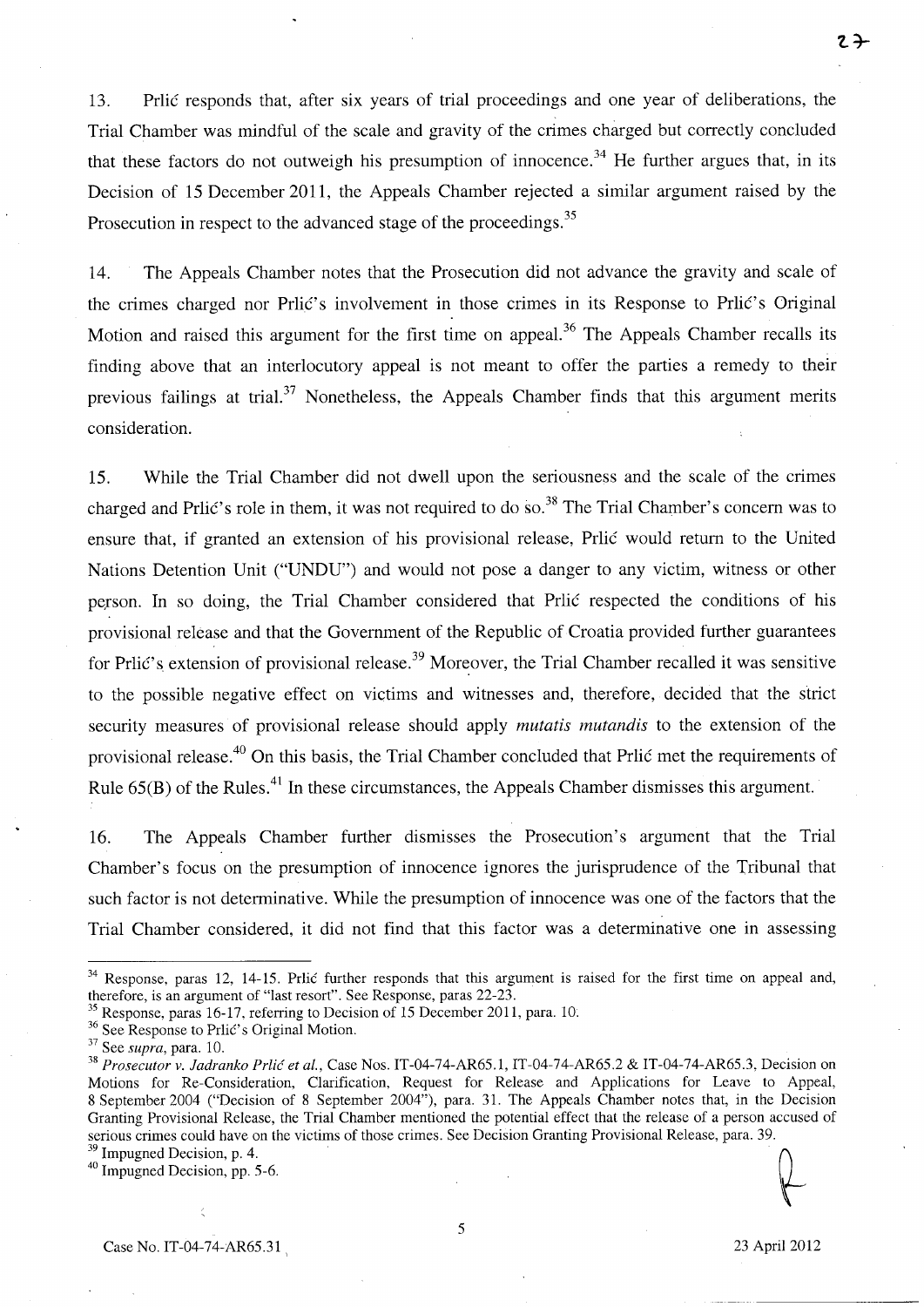whether Prlic satisfied the requirements of Rule  $65(B)$  of the Rules.<sup>42</sup> The Appeals Chamber therefore dismisses this argument.

17. Accordingly, the Appeals Chamber finds that the Prosecution has failed to demonstrate that the Trial Chamber abused its discretion.

# **c. Alleged abuse of discretion by failing to consider the impact of further provisional release on the international public's confidence in the proper administration of justice**

18. The Prosecution submits that the Trial Chamber erred in failing to consider the "obvious" negative impact of Prlic's continued provisional release "on the international public's confidence in the proper administration of justice", as recognised by domestic courts.<sup>43</sup> In addition, the Prosecution argues that the Trial Chamber erred in not considering the Prosecution's argument in this regard and abused its discretion by limiting its discussion on this point to the fact that "Prlic is subjected to 24-hour surveillance".<sup>44</sup>

19. Prlic responds that the Trial Chamber was not required to address the impact of further provisional release on the international public's confidence in the administration of justice because the Trial Chamber already considered that the guarantees provided by the Government of the Republic of Croatia and the 24-hour surveillance imposed on him diminish any possible negative effect on victims and witnesses.<sup>45</sup> Prlic further responds that the Trial Chamber considered whether an extended period of provisional release would have a negative effect on the goal of the Tribunal to contribute to the stability of the former Yugoslavia and that its decision was in accordance with the Statute, the Rules, and the jurisprudence of the Tribunal, which guarantee the fairness of the trial. $46$ 

20. The Appeals Chamber notes that the Trial Chamber .explicitly considered whether the extension of Prlic's provisional release would have a negative impact on the Tribunal's goal of promoting stability in the former Yugoslavia.47 **In** this regard, the Trial Chamber found that "the Tribunal contributes to this goal by trying those accused of having committed the most serious crimes in the region and by delivering justice to the victims of these crimes through just and fair trials.<sup>,,48</sup> The Appeals Chamber finds that the Prosecution has failed to articulate a concrete basis

48 Impugned Decision, p. 4.

<sup>41</sup> Impugned Decision, p. 4.

<sup>42</sup> Impugned Decision, p. 4.

<sup>43</sup> Appeal, paras 1-2, 10-12.

<sup>44</sup> Appeal, para. 13, referring to Impugned Decision, p. 5.

 $45$  Response, paras 18-19.

<sup>46</sup> Response, paras 18-19.

<sup>&</sup>lt;sup>47</sup> Impugned Decision, p. 4, referring to Response to Prlic's Original Motion, para. 5.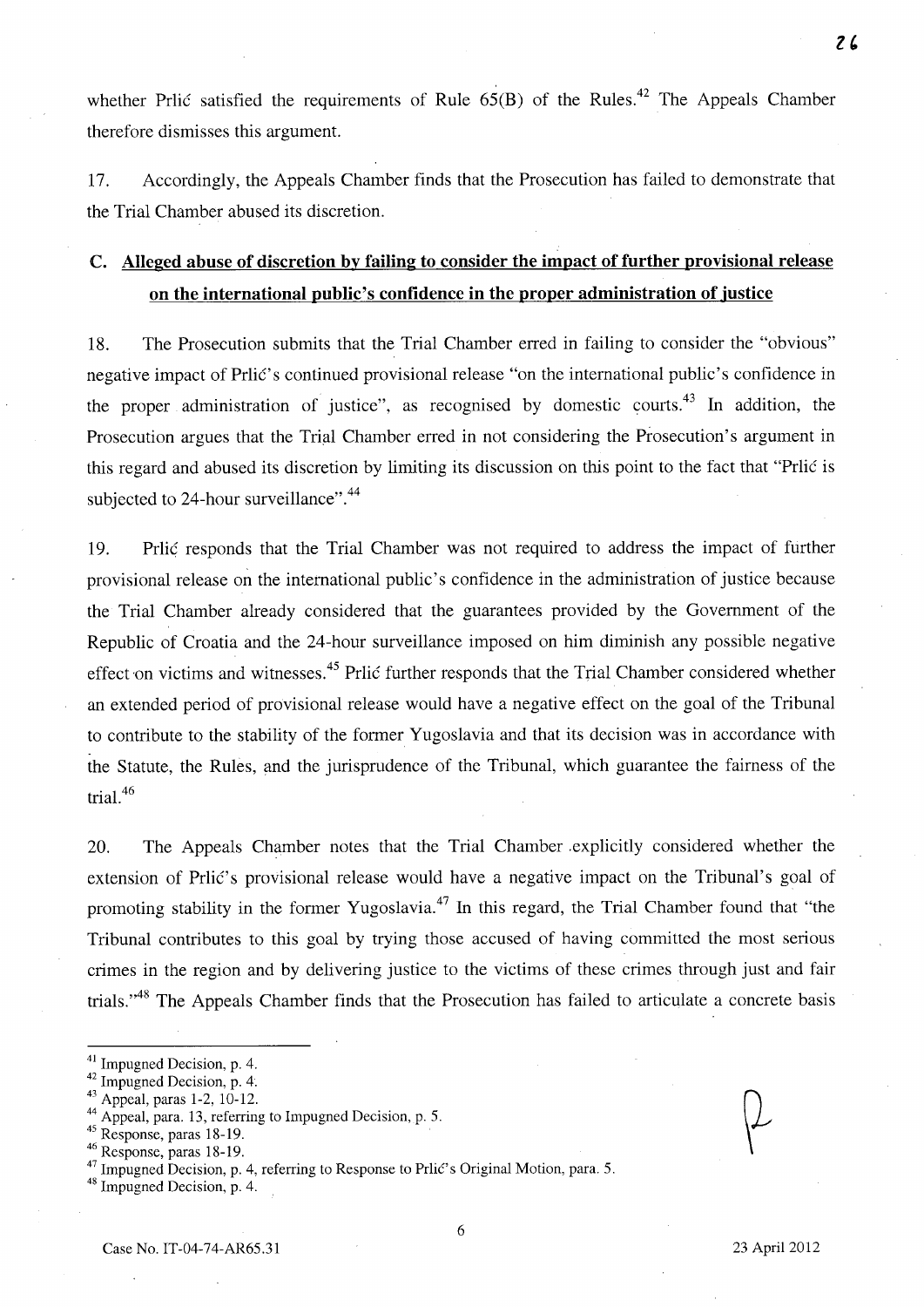tied to the circumstances of the extension of Prlic's provisional release to substantiate its argument that Prlic's extension of provisional release would negatively impact the international public's confidence in the proper administration of justice.<sup>49</sup> In the view of the Appeals Chamber, it is irrelevant that some domestic jurisdictions – such as the Supreme Court of Canada – recognise such negative effects on the community as a whole when releasing individuals charged with serious crimes.<sup>50</sup> Accordingly, the Appeals Chamber finds that the Prosecution has failed to demonstrate that the Trial Chamber abused its discretion in this regard.

# **D.** Alleged abuse of discretion by failing to address the insufficiency of Prlic's request for **extending his provisional release**

2l. The Prosecution argues that Prlic's arguments for extending his provisional release were unsubstantiated and that the Trial Chamber's failure to address the Prosecution's arguments in this respect is an abuse of discretion.<sup>51</sup>

22. Prlic responds that the Trial Chamber expressly considered the submissions of the Prosecution on this issue and found that Prlic's arguments were sufficient.<sup>52</sup>

23. When granting provisional release to Prlic on 24 November 2011, the Trial Chamber decided to fix the period of provisional release to three months and further decided that this period could be extended if it was satisfied that the requirements set forth in Rule 65(B) of the Rules continued to be fulfilled.<sup>53</sup> The Appeals Chamber recalls that the same legal principles applicable to a motion for provisional release apply *mutatis mutandis* to a motion for extension of provisional release.<sup>54</sup> In extending Prlic's provisional release, the Trial Chamber considered the Prosecution's arguments but nonetheless found that Prlic respected the conditions of his provisional release and that the Government of the Republic of Croatia provided further guarantees for Prlic's extension of provisional release.<sup>55</sup> In addition, the Trial Chamber found that, should the provisional release be extended, Prlic would return to the UNDU and would not pose a danger to any victim, witness or other person, thus satisfying the requirements of Rule  $65(B)$  of the Rules.<sup>56</sup> In these circumstances,

<sup>56</sup> Impugned Decision, p. 4.

<sup>&</sup>lt;sup>49</sup> See Decision of 15 December 2011, para. 11. In the view of the Appeals Chamber, the Prosecution seems to concede that it did not substantiate its argument in this respect as it stated that it "is not required to produce evidence of this impact" because it is "obvious". See Appeal, para. 11.

 $^{50}$  Cf. Decision of 8 September 2004, para. 31.

 $<sup>51</sup>$  Appeal, paras 3, 14.</sup>

<sup>&</sup>lt;sup>52</sup> Response, paras 20-21, referring to Impugned Decision, p. 3.

<sup>&</sup>lt;sup>53</sup> Decision Granting Provisional Release, para. 42.

<sup>&</sup>lt;sup>54</sup> See *Prosecutor v. Nikola Šainović et al.*, Case No. IT-05-87-A, Decision on the Third Urgent Defence Motion Requesting Prolongation of Provisional Release of Vladimir Lazarevic, 4 August 2009 (public redacted version), para. 5 and reference cited therein.

<sup>55</sup> Impugned Decision, pp. 3-4.